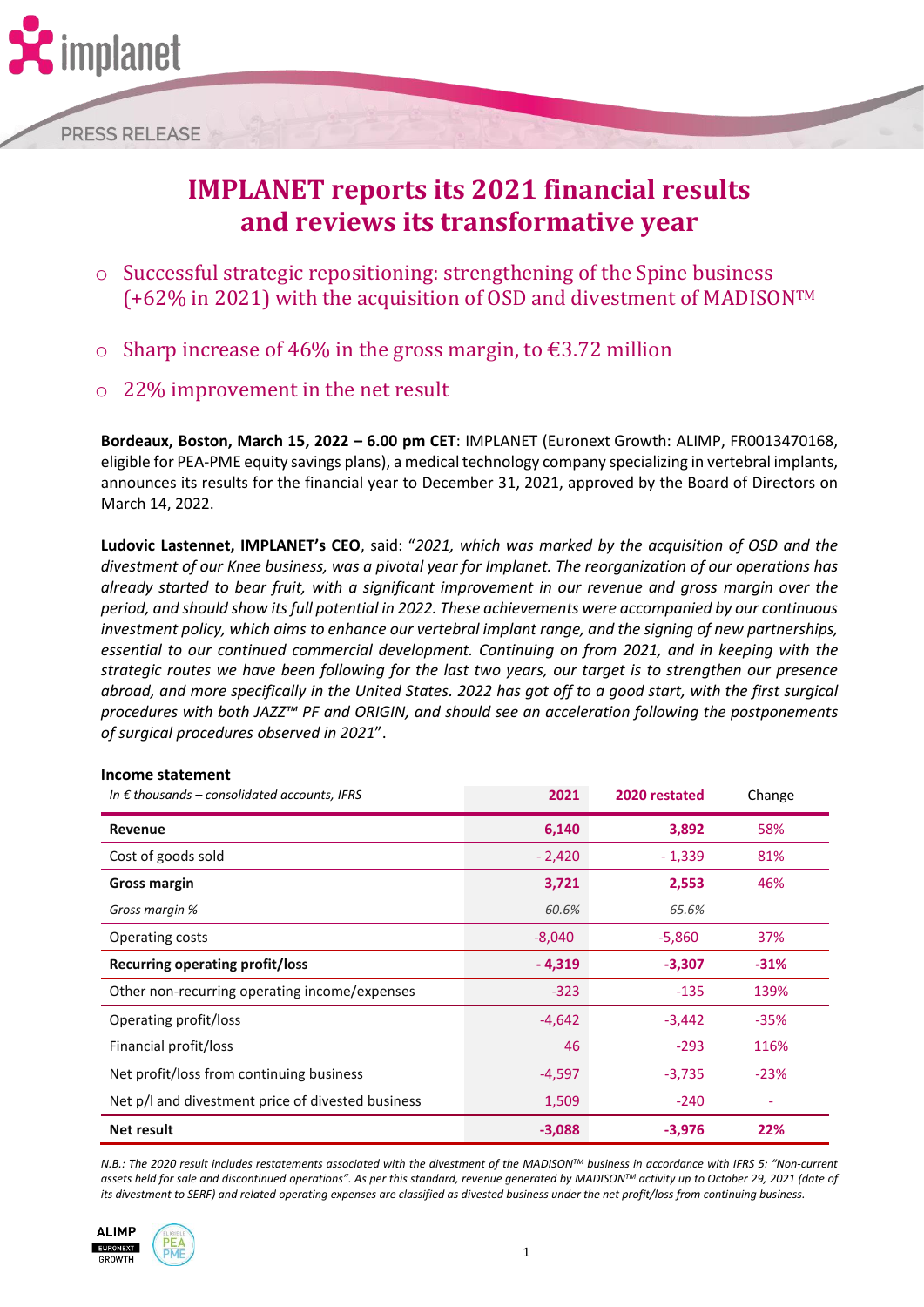#### **2021 revenue: substantial increase of 58%**

2021 consolidated revenue, restated for the MADISON™ business in accordance with IFRS 5, totaled €6.1 million, up 58% compared with the previous year. Excluding the restatement of the MADISON™ business, revenue would have been €7.7 million, up 29% compared with 2020 not restated.

Spine activity recorded very strong growth of 62%, with revenue totaling €6.1 million in 2021. OSD's contribution to revenue (between May 19 and December 31, 2021) corresponded to €2.0 million. Hence, despite the still substantial impact of COVID-19 in 2021, the Spine business generated organic growth of 8%. In France, Spine activity more than doubled to €2.7 million. The Rest of the World generated revenue of €2.0 million, giving very buoyant growth of 168% compared with 2020. Lastly, the United Sates saw revenue decline by 20% to €1.4 million, a decrease primarily due to surgical operations being postponed and SeaSpine's orders being pushed back.

## **Sharp increase in the gross margin and improvement in the net result**

The gross margin improved by 46% between 2020 and 2021, increasing from €2.55 million to €3.72 million.

Over the period, recurring operating expenses increased by  $E2.18$  million, notably as a result of OSD's operating expenses of €1.34 million (from May 19, 2021). Implanet also continued its investments in R&D, quality control and regulatory affairs in order to maintain its technological lead and secure marking and marketing approvals for its implants.

The recurring operating loss was €4.32 million in 2021, versus a loss of €3.31 million in 2020. Other nonrecurring operating expenses correspond to the costs incurred for the acquisition of OSD. Taking into account these exceptional items and the financial result, the net loss from continuing business was €4.60 million in 2021 versus a loss of €3.74 million in 2020.

Furthermore, the net profit of divested business (MADISONTM) was €1.51 million in 2021, compared with a loss of €0.24 million in 2020. The 2021 figure includes net income of €1.52 million from the divestment of the MADISON™ business. Certain price supplements, which could depend on regulatory approvals or sales generated with partner KiCo, for a total of €1.35 million, were – on grounds of caution – not booked at the end of the year, and will be booked at a later time depending on the approvals and sales mentioned above.

As a result, in 2021 the net loss improved by 22%, from -€3.98 million to -€3.09 million.

The Company is committed to continuing its cost controls, and the reorganization of operations with its new OSD subsidiary – completed at the end of September 2021 – should bear fruit in 2022.

#### **Cash position**

At December 31, 2021, Implanet had a cash position of €1.87 million. At the same time, the payment of the remaining balance on the divestment price of the MADISON™ knee business, i.e. €2.3 million, is being spread over time depending on the achievement of regulatory milestones relating to CE marking, with €0.6 million of this balance expected to be received in 2022.

Lastly, in January 2021 the Company signed a convertible bond program with Nice & Green for a total of €5.0 million. At December 31, €2.1 million is still available and remains to be subscribed to by Nice & Green.

Given these elements, the Company considers that it has sufficient working capital for the next 12 months. Furthermore, it is continuing to review additional solutions to finance its development.



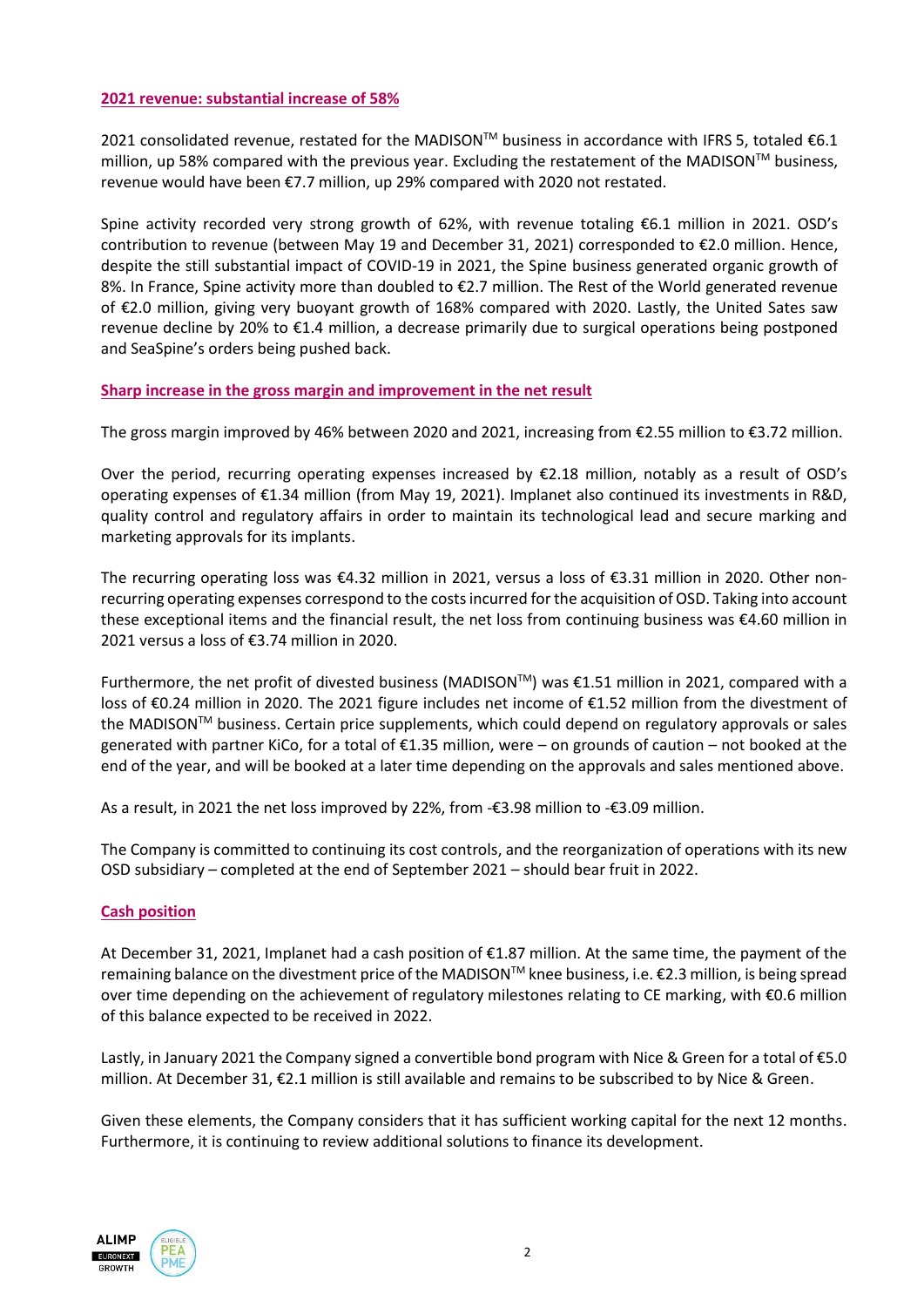### **Key 2021 highlights**

- $\checkmark$  Acquisition of Orthopaedic & Spine Development ("OSD"), which specializes in developing, manufacturing and marketing implants for spine surgery
- $\checkmark$  Signature of a distribution contract in Germany with ulrich GmbH & Co. KG for Implanet's JAZZ® implants and the OSD cervical plate
- $\checkmark$  Signing of an exclusive agreement with GLOBUS MEDICAL for the distribution of its REFLECT® scoliosis correction system to 15 French university centers specialized in pediatric spine surgery
- ✓ Divestment of the MADISONTM knee prosthesis range to the MENIX Group's SERF company

### **Key events since the end of 2021**

- ✓ First surgical procedures in the United States with JAZZ™ PF, innovative solution from the JAZZ® range
- $\checkmark$  First surgical operations in the United States with the ORIGIN cervical plate, marking the first successes of the synergies with OSD products

#### **2022 strategy and outlook**

- ❖ Finalize the globalization of our product offer for Spine surgery:
	- Sustain the product synergies initiated in 2021 on our priority direct sales markets;
	- Address emerging group purchasing concerns, both in the public sector and in private facility groups.
- ❖ Revitalize our presence in the United States:
	- Add to the existing commercial team;
	- Strengthen our direct approach by expanding our opinion leader scientific team;
	- Launch, in 2022, two more product ranges resulting from the acquisition of OSD: SWINGO and ORIGIN.
- ❖ Seek strategic partnerships to allow Implanet to enter a new phase and achieve revenue leading to financial equilibrium in the short / medium term.